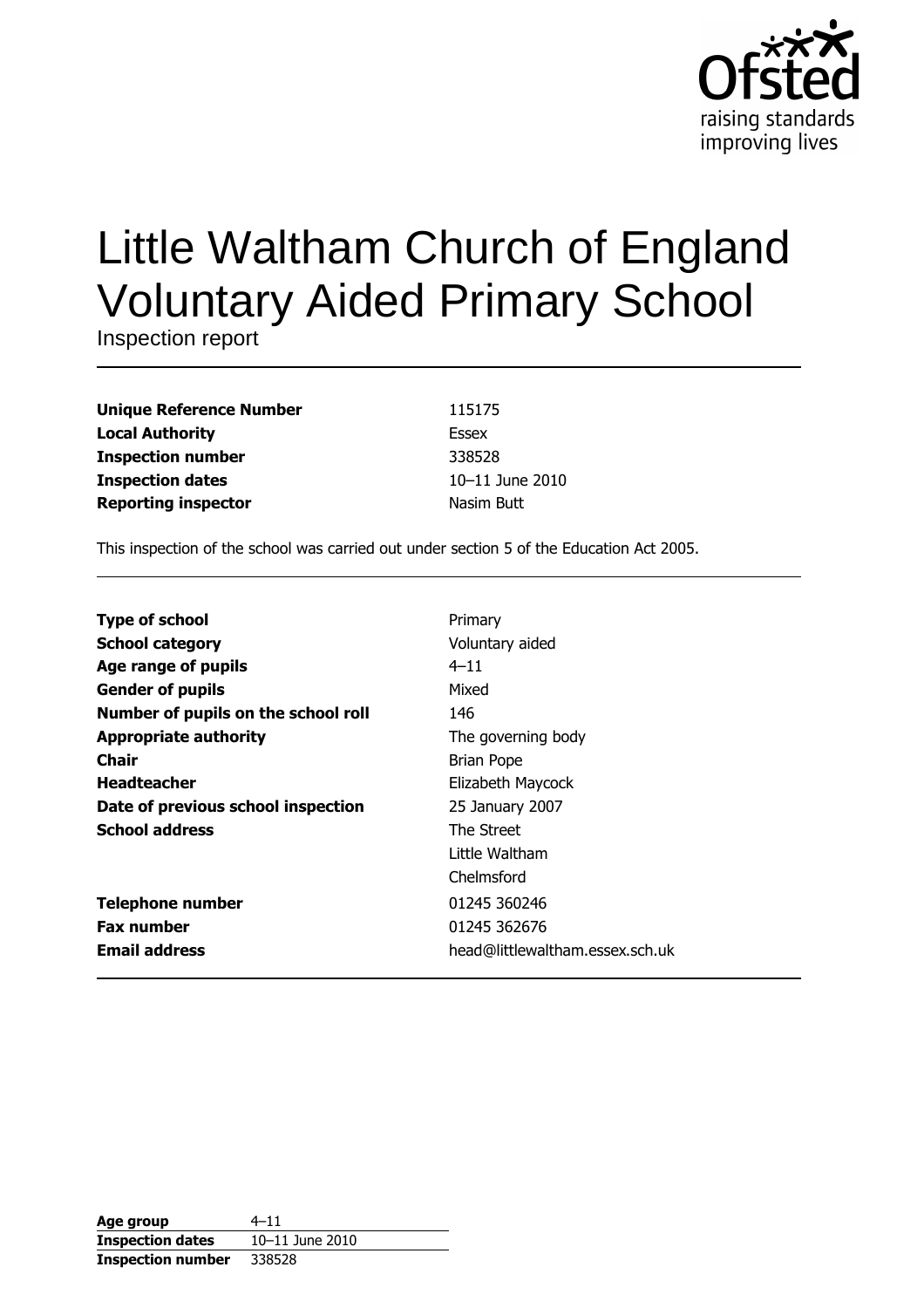The Office for Standards in Education, Children's Services and Skills (Ofsted) regulates and inspects to achieve excellence in the care of children and young people, and in education and skills for learners of all ages. It regulates and inspects childcare and children's social care, and inspects the Children and Family Court Advisory Support Service (Cafcass), schools, colleges, initial teacher training, work-based learning and skills training, adult and community learning, and education and training in prisons and other secure establishments. It rates council children's services, and inspects services for looked after children, safequarding and child protection.

Further copies of this report are obtainable from the school. Under the Education Act 2005, the school must provide a copy of this report free of charge to certain categories of people. A charge not exceeding the full cost of reproduction may be made for any other copies supplied.

If you would like a copy of this document in a different format, such as large print or Braille, please telephone 08456 404045, or email enquiries@ofsted.gov.uk.

You may copy all or parts of this document for non-commercial educational purposes, as long as you give details of the source and date of publication and do not alter the documentation in any way.

Royal Exchange Buildings St Ann's Square Manchester M2 7LA T: 08456 404045 Textphone: 0161 618 8524 E: enquiries@ofsted.gov.uk W: www.ofsted.gov.uk © Crown copyright 2010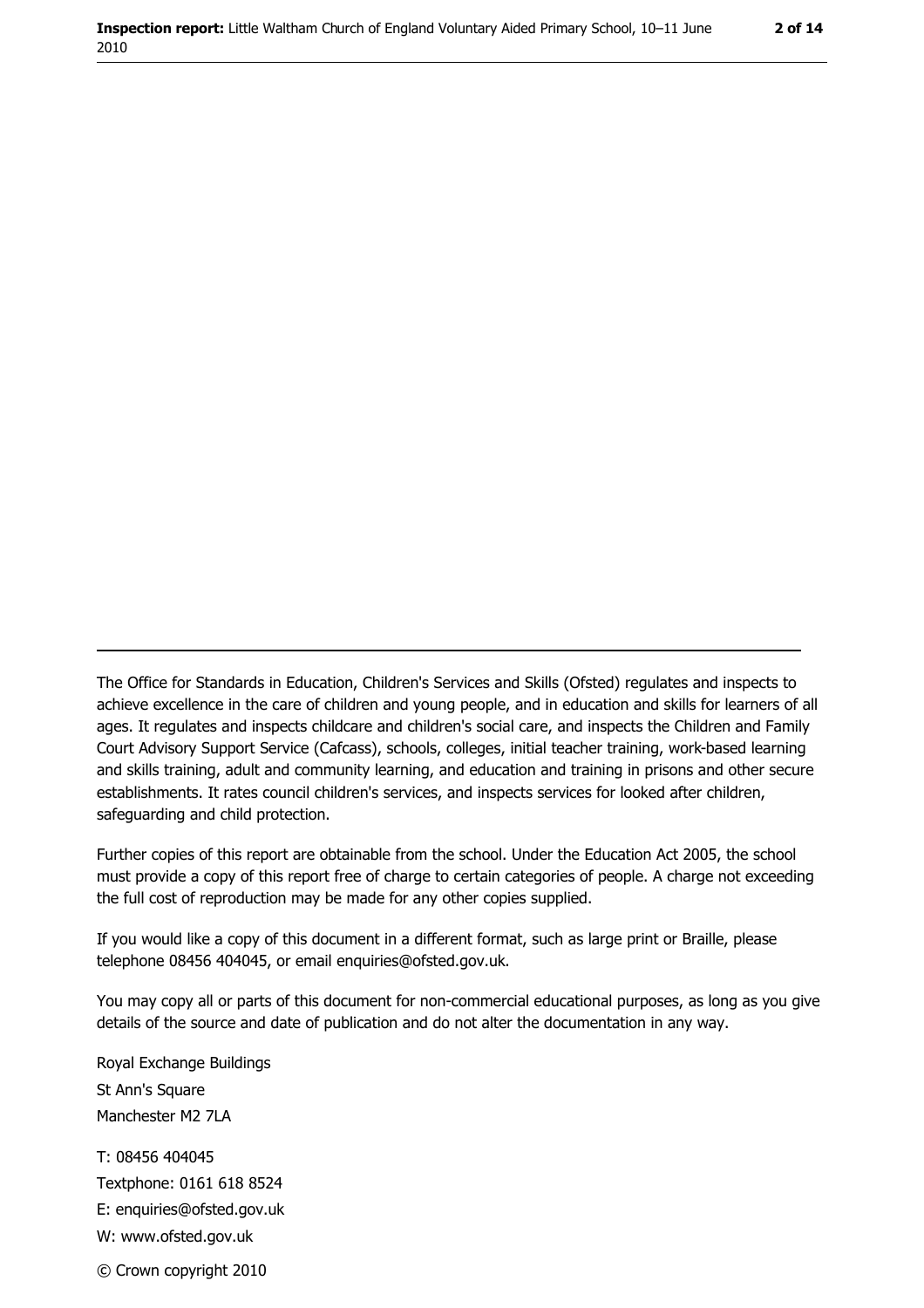# **Introduction**

This inspection was carried out by two additional inspectors. They observed 11 lessons taught by 7 teachers. Meetings were held with staff, governors and groups of pupils. Inspectors observed the school's work, and scrutinised the school's development plan, tracking data, pupils' work, governing body minutes and school policies. They also analysed questionnaires completed by 92 parents and carers, 18 staff and 81 pupils.

The inspection team reviewed many aspects of the school's work. It looked in detail at the following:

- $\blacksquare$ how effective leaders at all levels are in raising attainment in English and mathematics
- how well teachers enable more able pupils to learn effectively and make the best  $\blacksquare$ possible progress
- the extent to which outcomes for children support the school's assertion that the  $\blacksquare$ overall effectiveness of the Early Years Foundation Stage is good
- the extent to which community cohesion and pupils' spiritual development are a  $\blacksquare$ strength of the school.

# Information about the school

This is a smaller than average school serving a small village and the surrounding area to the North of Chelmsford. Almost all pupils are of White British heritage and very few are from a minority ethnic background or speak English as an additional language. The pupils are taught in five mixed-age classes, with most children in Reception starting in January. The proportion of pupils who have special educational needs and/or disabilities is below average, as is the proportion known to be eligible for free school meals. The school is part of the River Chelmer cluster, a partnership comprising of one local secondary school and nine primaries. The current headteacher assumed the post in September 2008.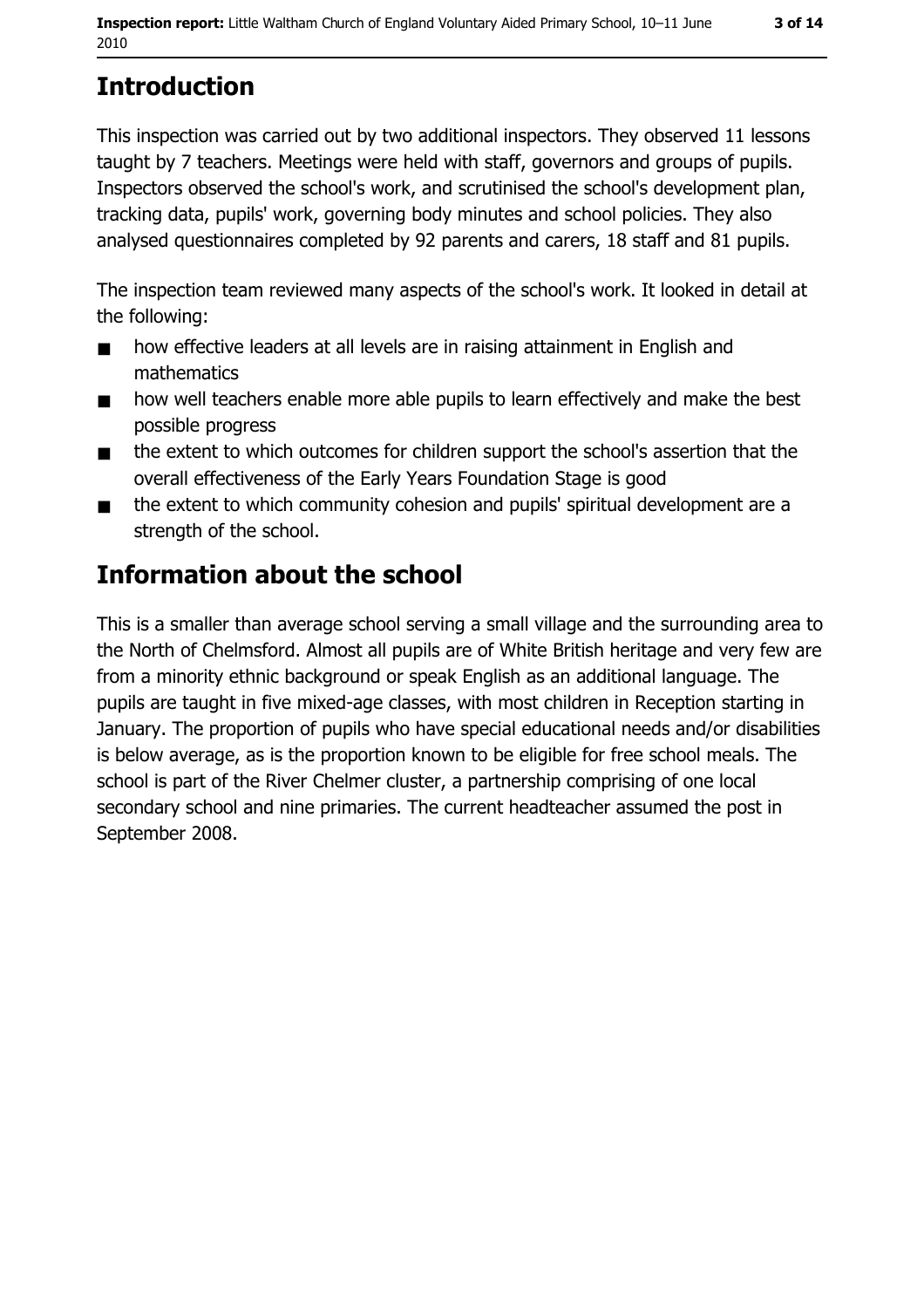Inspection grades: 1 is outstanding, 2 is good, 3 is satisfactory, and 4 is inadequate

# **Inspection judgements**

## Overall effectiveness: how good is the school?

#### The school's capacity for sustained improvement

| 3 |  |
|---|--|
| 3 |  |

## **Main findings**

Little Waltham provides a satisfactory standard of education. Several aspects of its work are good. Strong relationships between adults and pupils are evident in lessons and around the school. Pupils say they enjoy coming to school and feel safe and secure. This view is also supported by the vast majority of parents. The behaviour of almost all pupils is consistently good and they get lots of opportunities to reflect by attributing meaning to everyday experience. However, their progress is no more than satisfactory because there is not enough good teaching to accelerate learning, as seen during the inspection. When children enter Reception their skills, especially in language and communication, are as expected for children of that age. By the time pupils leave school at the end of Year 6, attainment is broadly average in mathematics and English and slightly above average in science. Progress in mathematics was satisfactory in Key Stage 1 and inadequate in Key Stage 2 in 2009. As a result of accurate diagnosis and appropriate interventions this decline in Key Stage 2 has been halted. Progress in mathematics and English as observed by inspectors was sound and pupils in Year 6 are on track to reach national averages. Throughout the school, pupils make good progress in reading because of the intensive support and attention they receive, supported by good tracking.

Parents and pupils value the caring ethos of their school. As one parent commented, 'I feel privileged that my children have grown up in this school.' During the inspection, a social and emotional skills session with a small group of Year 6 pupils (the 'rainbow group') was facilitated well by the teacher. As a result, pupils thought deeply about what acceptance and rejection means in the context of group situations.

Although several aspects of teaching are good, too much is only satisfactory. This is mainly because teachers do not consistently use assessment information to match tasks closely enough to the learning needs of pupils, especially the more able in the mixed-age classes. In addition, pupils are not always given the guidance they need to improve their work. Written feedback is not sufficiently well linked to individual learning targets and is therefore not precise enough to accelerate progress. As a consequence, though pupils' personal development is good, their academic progress is slower.

Community cohesion and effective partnerships are strong aspects of the school's work. For example, the River Chelmer cluster partnership has resulted in better support for subject leaders to develop more effective assessment systems. During the year, the school organises several events to entertain and support senior citizens in the village. The headteacher and her deputy have established a strong sense of common purpose amongst staff, with raising pupils' achievement at its core. They have accurately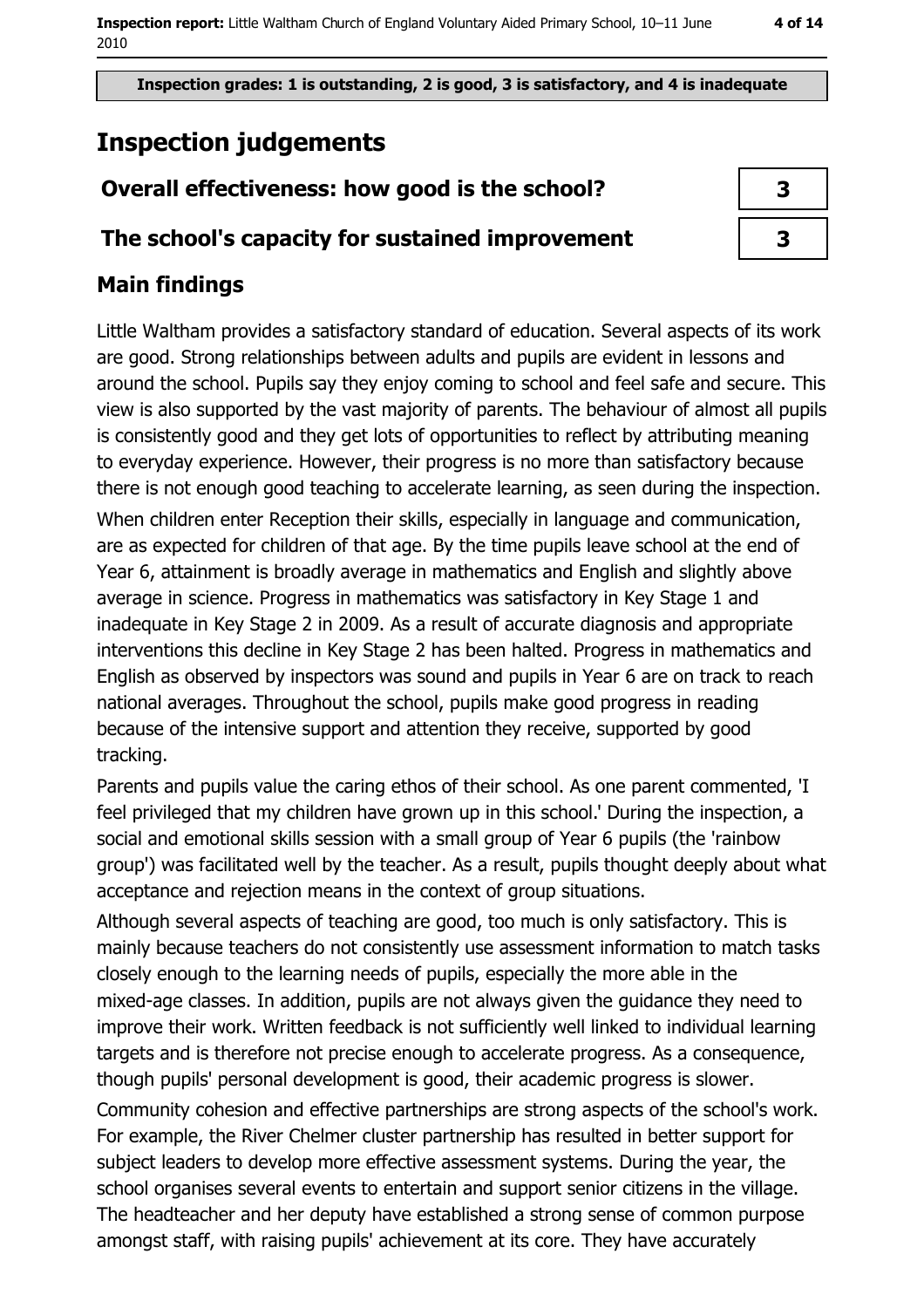identified the strengths and weaknesses in the school and implemented several initiatives for improvement. Subject coordinators are well motivated and developing their skills of monitoring and evaluation. However, lesson observations do not currently make secure judgements on the quality of pupils' learning and progress, so the impact of improvements to teaching is not fully evaluated. The school's capacity for sustained improvement is therefore satisfactory.

### What does the school need to do to improve further?

- Improve the quality of teaching and learning so that the large majority is good or  $\blacksquare$ better by:
	- ensuring all teachers use assessment more effectively to plan lessons that provide appropriate challenge to different ability groups, in particular the more able
	- providing pupils with consistently good quality written and oral feedback, linked to learning targets, to support them in making further improvements
	- consistently sharing with pupils what they need to do to make good progress in the lesson.

3

- Improve the rigour of self evaluation by ensuring that lesson observations by all  $\blacksquare$ leaders make secure judgements on the learning and progress of pupils.
- About 40% of the schools whose overall effectiveness is judged satisfactory may  $\blacksquare$ receive a monitoring visit by an Ofsted inspector before their next section 5 inspection.

### Outcomes for individuals and groups of pupils

The school's current data show that attainment is broadly average and that pupils make satisfactory progress. In most lessons pupils make satisfactory progress, although it is better in some. For example, a group of pupils in Year 2, motivated by the good modelling of their teacher, made good progress in applying the concept of multiplication as repeated addition. A group of Year 4 and 5 pupils sharpened their skills of persuasive writing by selecting idyllic pictures of Kerala (India) from a picture gallery and composing an impressive piece of writing to attract tourists. Sometimes, however, the pace of learning drops when pupils spend too long sitting and listening to a long introduction. Girls perform as well as boys and there is no group that is significantly underachieving. The few pupils who speak English as an additional language integrate very well with the rest and make satisfactory progress. Those with special educational needs and/or disabilities also make sound progress because they are effectively supported by teaching assistants in lessons and when they work in small groups. Because teaching is not consistently challenging, more able pupils do not always make the progress they could.

Pupils have an accurate understanding of how to stay safe and to keep fit. They choose healthy food items during lunch, and are active at playtimes. Many spoke confidently to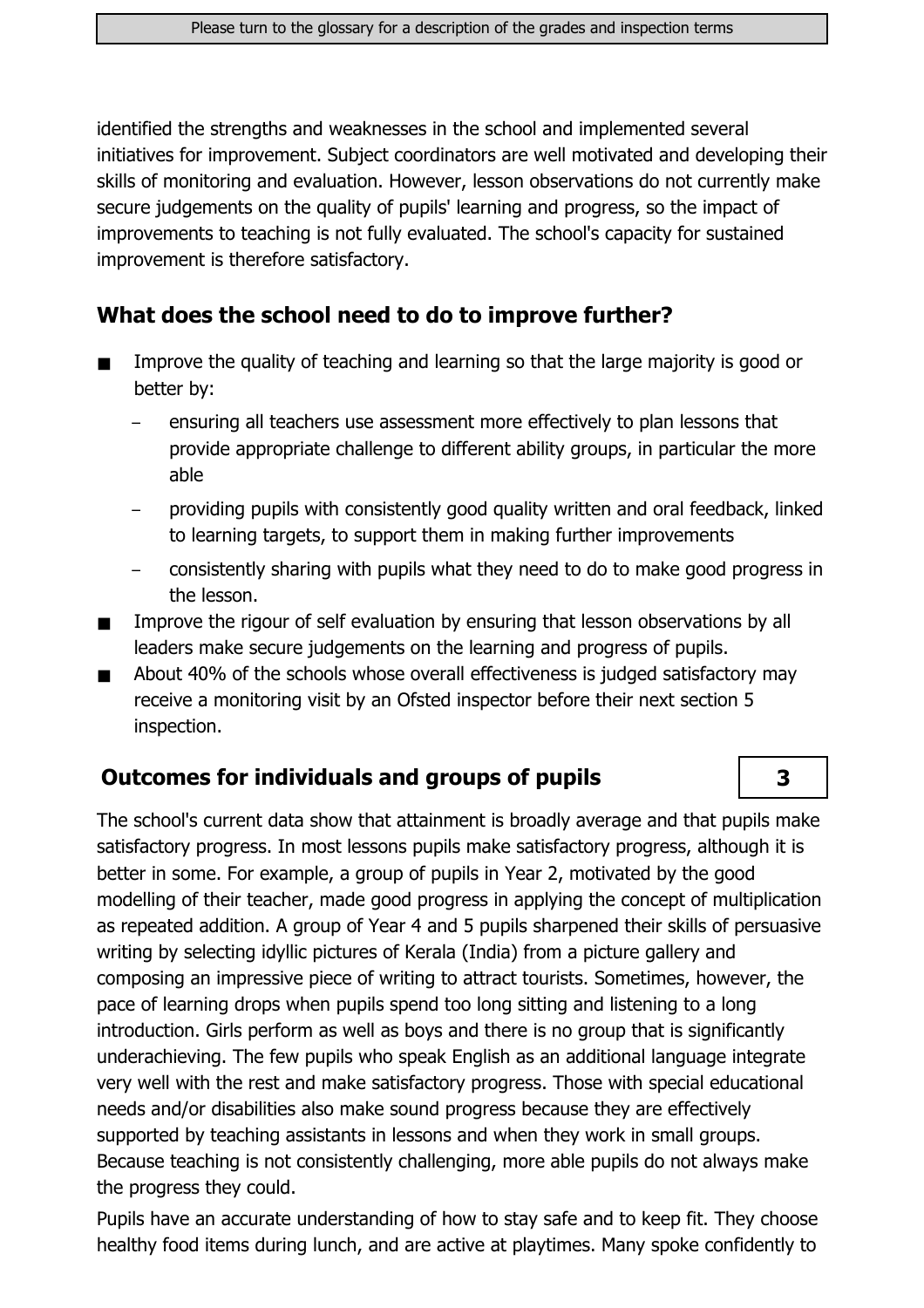#### Inspection grades: 1 is outstanding, 2 is good, 3 is satisfactory, and 4 is inadequate

inspectors about what they had learned from the police and fire officers who had visited their school. Pupils are attentive and concentrate well in lessons, especially when the teaching is engaging. They make a good contribution to the school community, for example as playground buddies and lunchtime helpers. Involvement in the active school council gives pupils a voice and enables them to gain the wider social and life skills they will need as they get older. During the inspection, an impressive school council session was led by two confident and eloquent Year 6 pupils. Pupils make thoughtful suggestions, like liaising with the local parish council to resolve the parking issue in the school vicinity. Pupils show respect for different cultures and beliefs and enjoy learning about them. During afternoon activities, pupils from different classes enjoyed learning about the movements involved in traditional Indian dance. However, pupils have less understanding of places of worship other than Christian churches. Attendance is above average and very few pupils are persistently absent. Almost all pupils get to school on time and are very responsive at the start of lessons.

These are the grades for pupils' outcomes

| Pupils' achievement and the extent to which they enjoy their learning                                                     |                         |
|---------------------------------------------------------------------------------------------------------------------------|-------------------------|
| Taking into account:<br>Pupils' attainment <sup>1</sup>                                                                   | 3                       |
| The quality of pupils' learning and their progress                                                                        | 3                       |
| The quality of learning for pupils with special educational needs and/or<br>disabilities and their progress               | 3                       |
| The extent to which pupils feel safe                                                                                      | $\overline{\mathbf{2}}$ |
| <b>Pupils' behaviour</b>                                                                                                  | $\overline{\mathbf{2}}$ |
| The extent to which pupils adopt healthy lifestyles                                                                       | $\overline{\mathbf{2}}$ |
| The extent to which pupils contribute to the school and wider community                                                   | 2                       |
| The extent to which pupils develop workplace and other skills that will<br>contribute to their future economic well-being | 3                       |
| Taking into account:<br>Pupils' attendance <sup>1</sup>                                                                   | $\overline{2}$          |
| The extent of pupils' spiritual, moral, social and cultural development                                                   | $\overline{\mathbf{2}}$ |

### How effective is the provision?

 $1$  The arades for attainment and attendance are: 1 is high; 2 is above average; 3 is broadly average; and 4 is low.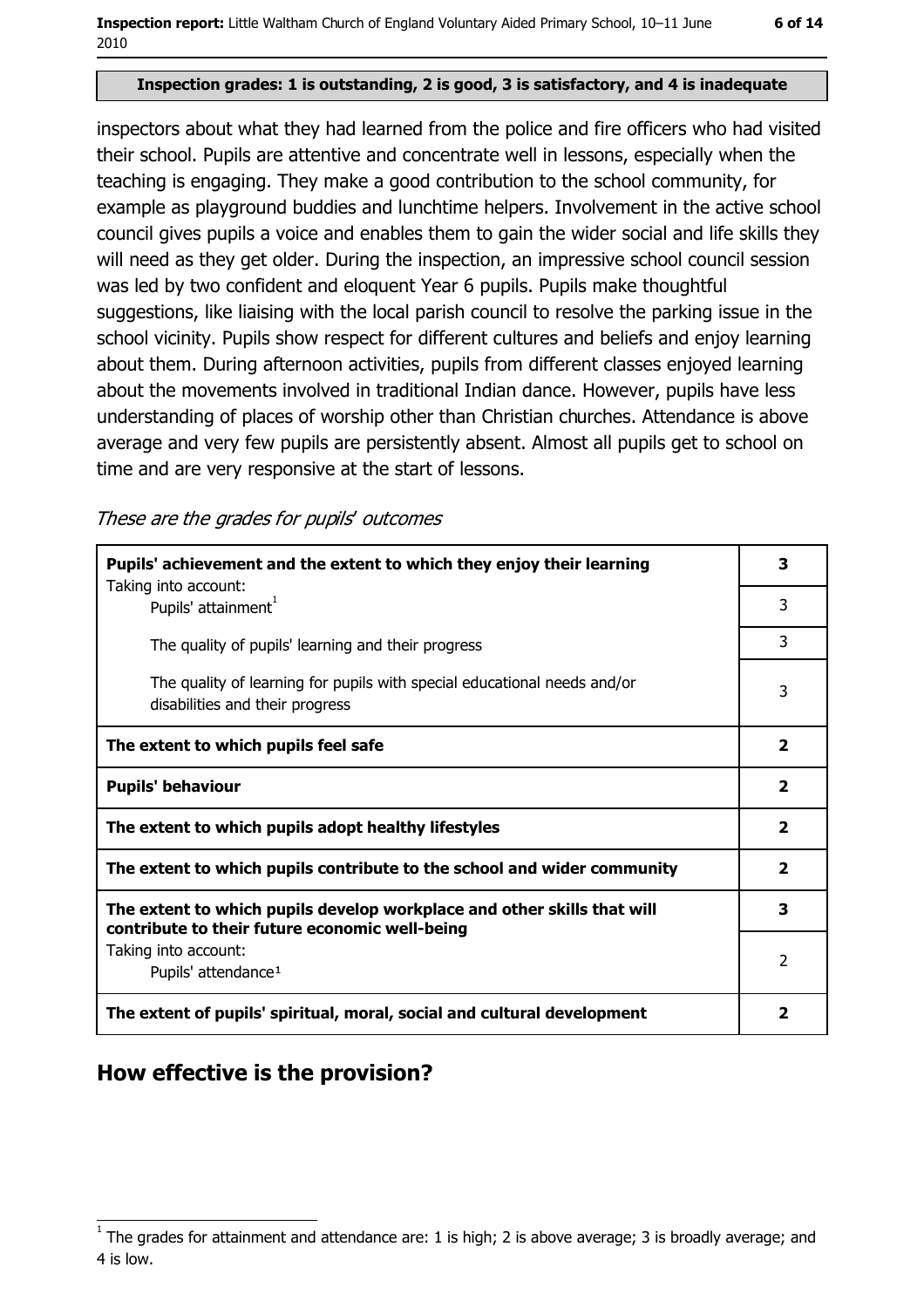Some aspects of teaching are good. For example, teachers make clear what pupils are expected to learn during the lesson, reinforcing this with good links to previous learning. In the best lessons, pupils have well targeted work and are guided through the small steps that help to ensure effective learning. However, this is not consistent and sometimes pupils do not get enough feedback during the lesson on how they are doing and what to focus on improving. Though teachers present learning in different ways to sustain pupils' attention, they sometimes miss opportunities to deepen pupils' learning experiences through the effective use of technology. Teaching assistants give sound support to pupils who need extra help with learning in lessons and when they work on individual tasks as part of the school's effective intervention programmes.

Personal, social and health education is a strength of the curriculum and is having a good impact on pupils' personal development. During the regular class assemblies pupils get good opportunities to reflect. Motivated by a well-communicated story, Year 2 and 3 pupils thought about the difference between human needs and wants. There is a good range of extra-curricular clubs and activities that are well attended. The development of basic skills (literacy, numeracy and information and communication technology) across all areas of the curriculum, though satisfactory, is an area the school has rightly identified for further development. High quality care and attention to pupils' welfare ensures pupils feel good about themselves. Pupils are known as individuals and the care they receive is personalised and well targeted, particularly for pupils whose circumstances make them vulnerable. They settle quickly into school due to the positive relationships between them and the staff. Good guidance for personal development ensures a confident move to their next class and school. Support staff have been effective in developing pupils' social and emotional skills so they are better prepared for learning.

| The quality of teaching                                                                                    |  |
|------------------------------------------------------------------------------------------------------------|--|
| Taking into account:<br>The use of assessment to support learning                                          |  |
| The extent to which the curriculum meets pupils' needs, including, where<br>relevant, through partnerships |  |
| The effectiveness of care, guidance and support                                                            |  |

These are the grades for the quality of provision

### How effective are leadership and management?

The headteacher has created a strong, shared team spirit within the school and the local community, where the school is seen as the hub of village life. This is a harmonious and happy place, where pupils really get on well with each other and show respect for older people in their community. This shows the good impact of the school's work to promote community cohesion. The school recognises that global links are less well developed and has begun work to address this. Because promoting pupils' individual interests is at the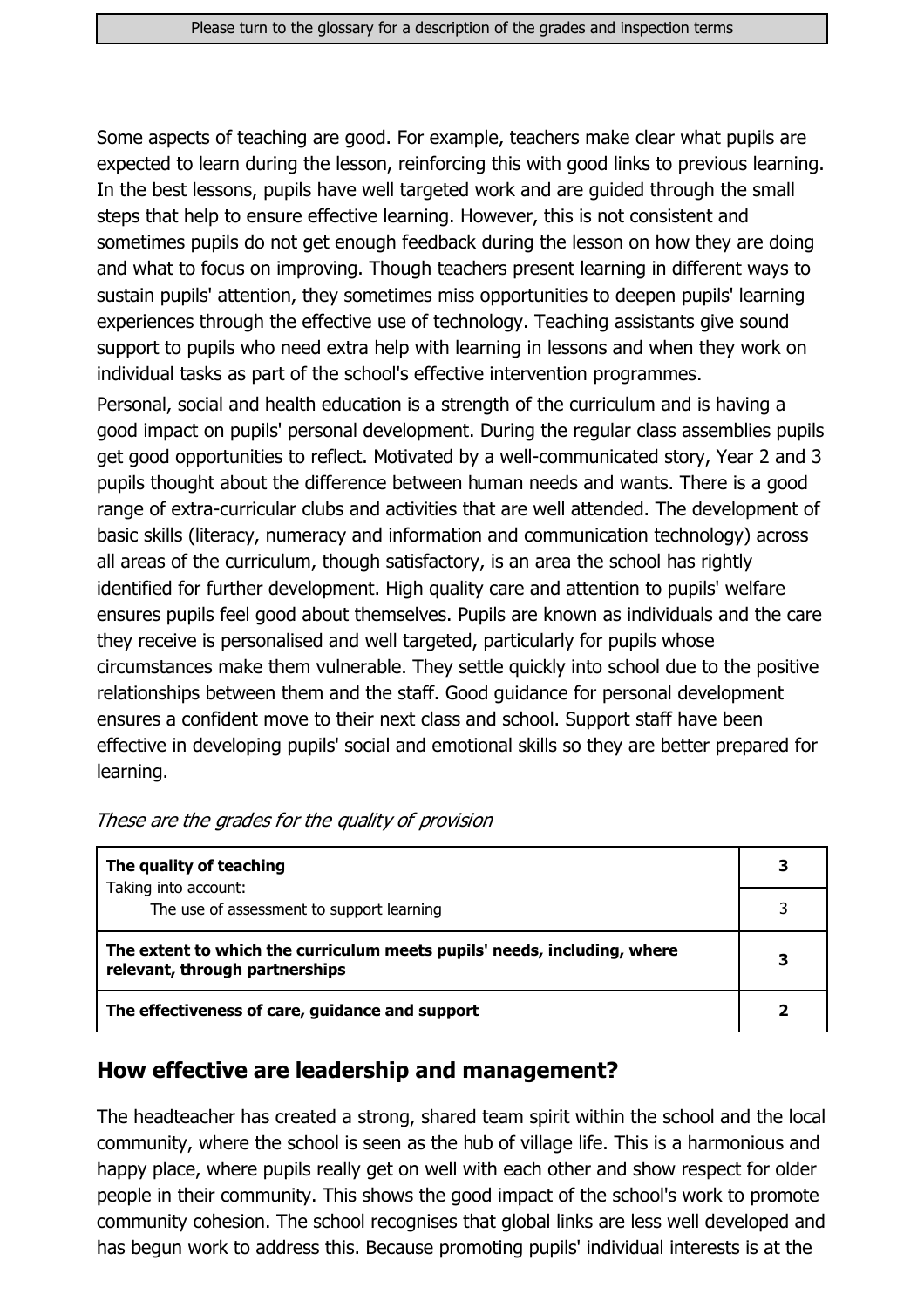#### Inspection grades: 1 is outstanding, 2 is good, 3 is satisfactory, and 4 is inadequate

core of all its work, the school takes its responsibilities for child protection and safeguarding very seriously, and is vigilant in ensuring the safety and well-being of its pupils. For example, both headteacher and governors have taken a proactive approach to further improve site security. Staff and the headteacher are very ambitious for their pupils. They work hard to support those pupils whose circumstances make them vulnerable, and they ensure that there is no discrimination and all pupils have equal opportunities to participate in school life. New strategies are having an effect but monitoring systems do not ensure that the results of improvements are always systematically evaluated. This means that self-evaluation, though accurate, is not as sharp as it might be. Governors are fully committed to supporting the school, and hold it to account, but do not always probe its results with rigour.

These are the grades for leadership and management

| The effectiveness of leadership and management in embedding ambition and<br>driving improvement                                                                     | 3              |
|---------------------------------------------------------------------------------------------------------------------------------------------------------------------|----------------|
| Taking into account:<br>The leadership and management of teaching and learning                                                                                      | 3              |
| The effectiveness of the governing body in challenging and supporting the<br>school so that weaknesses are tackled decisively and statutory responsibilities<br>met | з              |
| The effectiveness of the school's engagement with parents and carers                                                                                                | 3              |
| The effectiveness of partnerships in promoting learning and well-being                                                                                              | $\mathbf{z}$   |
| The effectiveness with which the school promotes equality of opportunity and<br>tackles discrimination                                                              | $\overline{2}$ |
| The effectiveness of safeguarding procedures                                                                                                                        | $\overline{2}$ |
| The effectiveness with which the school promotes community cohesion                                                                                                 | $\overline{2}$ |
| The effectiveness with which the school deploys resources to achieve<br>value for money                                                                             | 3              |

## **Early Years Foundation Stage**

As a result of good provision, children in Reception make good progress in developing their skills across most areas of learning. Most children enter Reception in January with language and communication skills in line with those expected for their age. By the end of the year, they are now achieving standards that are slightly above average across most areas of learning. Given that most children spend less than one year in Reception, this represents good achievement. Though teaching is good overall, sometimes children sit on the carpet for too long and opportunities are missed to allow more able children to move on at a faster pace. However, the stimulating environment coupled with the teacher's consistently pleasant manner, motivates children to learn. There is a well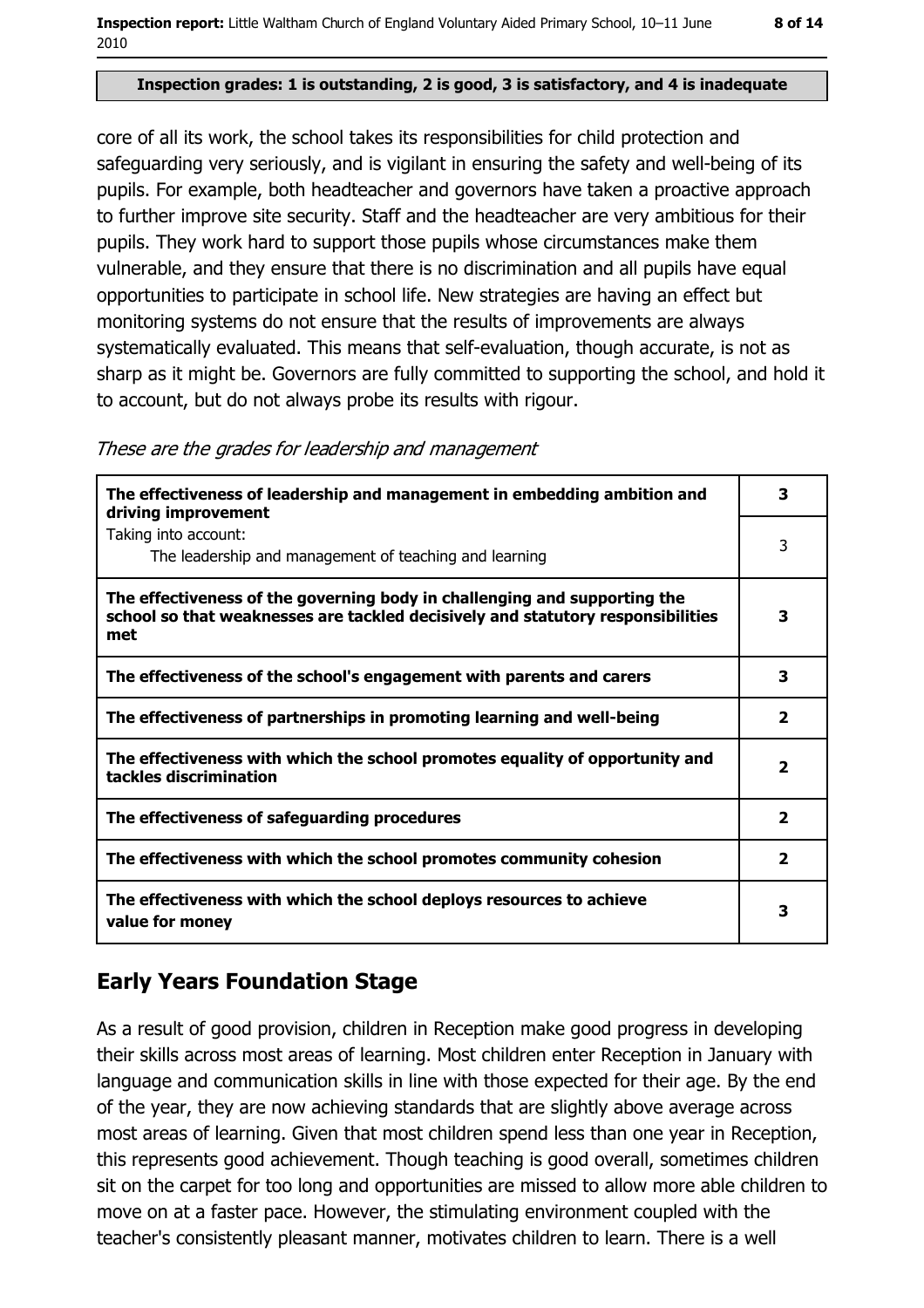resourced outside area and a good balance of child-initiated and teacher-directed learning. Relationships between adults and children are warm and friendly, resulting in a nurturing environment where children can take risks and grow in confidence. Impressive displays of children's work adorn the classroom walls. The Early Years Foundation Stage leader has developed effective systems for tracking children's progress and intervening swiftly to remedy underachievement.

These are the grades for the Early Years Foundation Stage

| <b>Overall effectiveness of the Early Years Foundation Stage</b><br>Taking into account:     | 2             |
|----------------------------------------------------------------------------------------------|---------------|
| Outcomes for children in the Early Years Foundation Stage                                    |               |
| The quality of provision in the Early Years Foundation Stage                                 |               |
| The effectiveness of leadership and management of the Early Years<br><b>Foundation Stage</b> | $\mathcal{P}$ |

#### **Views of parents and carers**

A large majority of parents and carers responded to the questionnaire. The vast majority are of the opinion that their child enjoys school and the school is effective in promoting their health and safety. A very large majority also believe that the school is led effectively. A small minority are of the view that the school does not deal effectively with unacceptable behaviour. However, inspectors found behaviour to be good and the school's systems to deal with misdemeanours to be sound. A small minority also say that their child is not making enough progress. Inspectors' first- hand observations show that learning and progress is satisfactory but they noted that many pupils are capable of making better progress.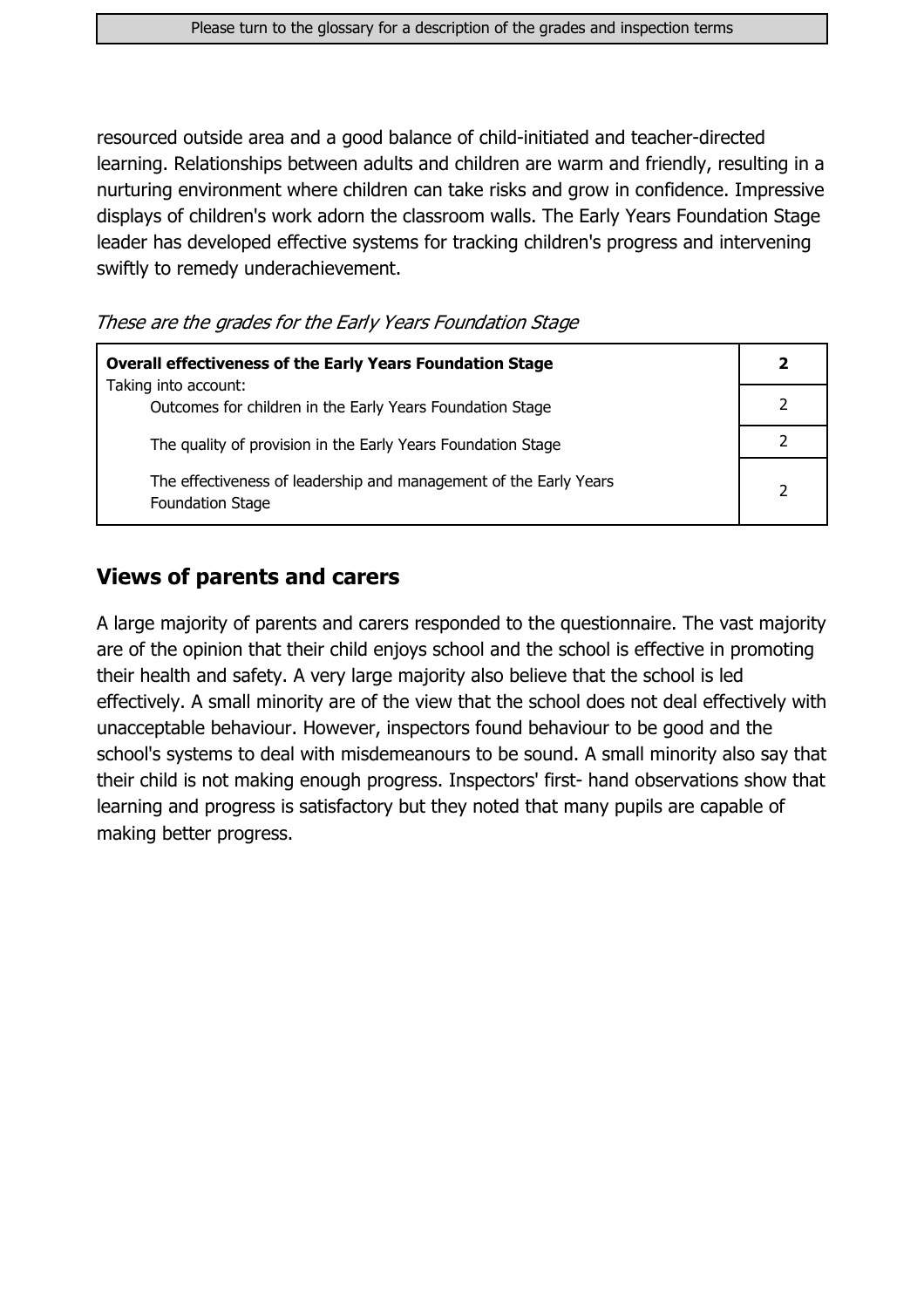#### Responses from parents and carers to Ofsted's questionnaire

Ofsted invited all the registered parents and carers of pupils registered at Little Waltham Church of England Voluntary Aided Primary School to complete a questionnaire about their views of the school.

In the questionnaire, parents and carers were asked to record how strongly they agreed with 13 statements about the school. The inspection team received 92 completed questionnaires by the end of the on-site inspection. In total, there are 146 pupils registered at the school.

| <b>Statements</b>                                                                                                                                                                                                                                       | <b>Strongly</b><br><b>Agree</b> |               | <b>Agree</b> |               |                | <b>Disagree</b> |              | <b>Strongly</b><br>disagree |  |
|---------------------------------------------------------------------------------------------------------------------------------------------------------------------------------------------------------------------------------------------------------|---------------------------------|---------------|--------------|---------------|----------------|-----------------|--------------|-----------------------------|--|
|                                                                                                                                                                                                                                                         | <b>Total</b>                    | $\frac{0}{0}$ | <b>Total</b> | $\frac{0}{0}$ | <b>Total</b>   | $\frac{0}{0}$   | <b>Total</b> | $\frac{0}{0}$               |  |
| My child enjoys school                                                                                                                                                                                                                                  | 54                              | 59            | 35           | 38            | 3              | 3               | $\mathbf 0$  | $\mathbf 0$                 |  |
| The school keeps my child<br>safe                                                                                                                                                                                                                       | 56                              | 61            | 33           | 36            | $\overline{2}$ | $\overline{2}$  | 0            | $\mathbf 0$                 |  |
| The school informs me<br>about my child's progress                                                                                                                                                                                                      | 28                              | 30            | 56           | 61            | 6              | $\overline{7}$  | 1            | $\mathbf{1}$                |  |
| My child is making enough<br>progress at this school                                                                                                                                                                                                    | 29                              | 32            | 44           | 48            | 14             | 15              | 3            | 3                           |  |
| The teaching is good at this<br>school                                                                                                                                                                                                                  | 37                              | 40            | 44           | 48            | $\overline{7}$ | 8               | 0            | $\mathbf 0$                 |  |
| The school helps me to<br>support my child's learning                                                                                                                                                                                                   | 28                              | 30            | 49           | 53            | $\overline{7}$ | 8               | 3            | 3                           |  |
| The school helps my child to<br>have a healthy lifestyle                                                                                                                                                                                                | 36                              | 39            | 51           | 55            | 5              | 5               | $\mathbf 0$  | $\mathbf 0$                 |  |
| The school makes sure that<br>my child is well prepared for<br>the future (for example<br>changing year group,<br>changing school, and for<br>children who are finishing<br>school, entering further or<br>higher education, or<br>entering employment) | 27                              | 29            | 47           | 51            | 11             | 12              | $\mathbf{1}$ | $\mathbf{1}$                |  |
| The school meets my child's<br>particular needs                                                                                                                                                                                                         | 31                              | 34            | 43           | 47            | 14             | 15              | 1            | $\mathbf{1}$                |  |
| The school deals effectively<br>with unacceptable behaviour                                                                                                                                                                                             | 23                              | 25            | 51           | 55            | 8              | 9               | 5            | 5                           |  |
| The school takes account of<br>my suggestions and<br>concerns                                                                                                                                                                                           | 27                              | 29            | 46           | 50            | 11             | 12              | $\mathbf{1}$ | $\mathbf{1}$                |  |
| The school is led and<br>managed effectively                                                                                                                                                                                                            | 41                              | 45            | 43           | 47            | 3              | 3               | $\mathbf{1}$ | $\mathbf{1}$                |  |
| Overall, I am happy with my<br>child's experience at this<br>school                                                                                                                                                                                     | 42                              | 46            | 37           | 40            | 11             | 12              | 0            | $\mathbf 0$                 |  |

The table above summarises the responses that parents and carers made to each statement. The percentages indicate the proportion of parents and carers giving that response out of the total number of completed questionnaires. Where one or more parents and carers chose not to answer a particular question, the percentages will not add up to 100%.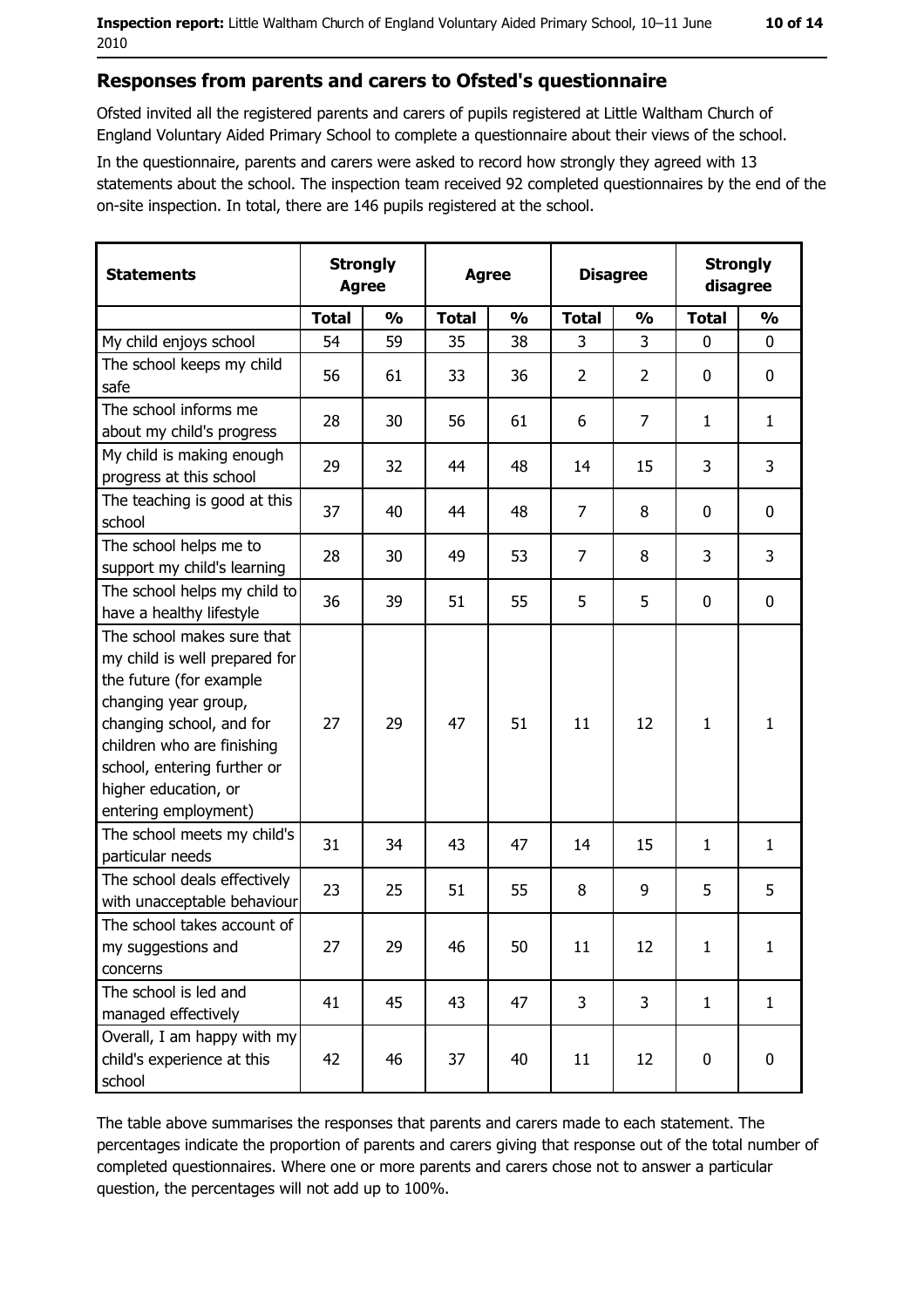## **Glossary**

## What inspection judgements mean

| <b>Grade</b> | <b>Judgement</b> | <b>Description</b>                                                                                                                                                                                                               |
|--------------|------------------|----------------------------------------------------------------------------------------------------------------------------------------------------------------------------------------------------------------------------------|
| Grade 1      | Outstanding      | These features are highly effective. An oustanding<br>school provides exceptionally well for its pupils' needs.                                                                                                                  |
| Grade 2      | Good             | These are very positive features of a school. A school<br>that is good is serving its pupils well.                                                                                                                               |
| Grade 3      | Satisfactory     | These features are of reasonable quality. A satisfactory<br>school is providing adequately for its pupils.                                                                                                                       |
| Grade 4      | Inadequate       | These features are not of an acceptable standard. An<br>inadequate school needs to make significant<br>improvement in order to meet the needs of its pupils.<br>Ofsted inspectors will make further visits until it<br>improves. |

#### **Overall effectiveness of schools**

|                       | Overall effectiveness judgement (percentage of<br>schools) |      |                     |                   |
|-----------------------|------------------------------------------------------------|------|---------------------|-------------------|
| <b>Type of school</b> | <b>Outstanding</b>                                         | Good | <b>Satisfactory</b> | <b>Inadequate</b> |
| Nursery schools       | 51                                                         | 45   | 0                   | 4                 |
| Primary schools       | 6                                                          | 41   | 42                  | 10                |
| Secondary schools     | 8                                                          | 34   | 44                  | 14                |
| Sixth forms           | 10                                                         | 37   | 50                  | 3                 |
| Special schools       | 32                                                         | 38   | 25                  | 5                 |
| Pupil referral units  | 12                                                         | 43   | 31                  | 14                |
| All schools           | 9                                                          | 40   | 40                  | 10                |

New school inspection arrangements were introduced on 1 September 2009. This means that inspectors now make some additional judgements that were not made previously.

The data in the table above is for the period 1 September to 31 December 2009 and is the most recently published data available (see www.ofsted.gov.uk). Please note that the sample of schools inspected during the autumn term 2009 was not representative of all schools nationally, as weaker schools are inspected more frequently than good or outstanding schools.

Percentages are rounded and do not always add exactly to 100. Secondary school figures include those that have sixth forms, and sixth form figures include only the data specifically for sixth form inspection judgements.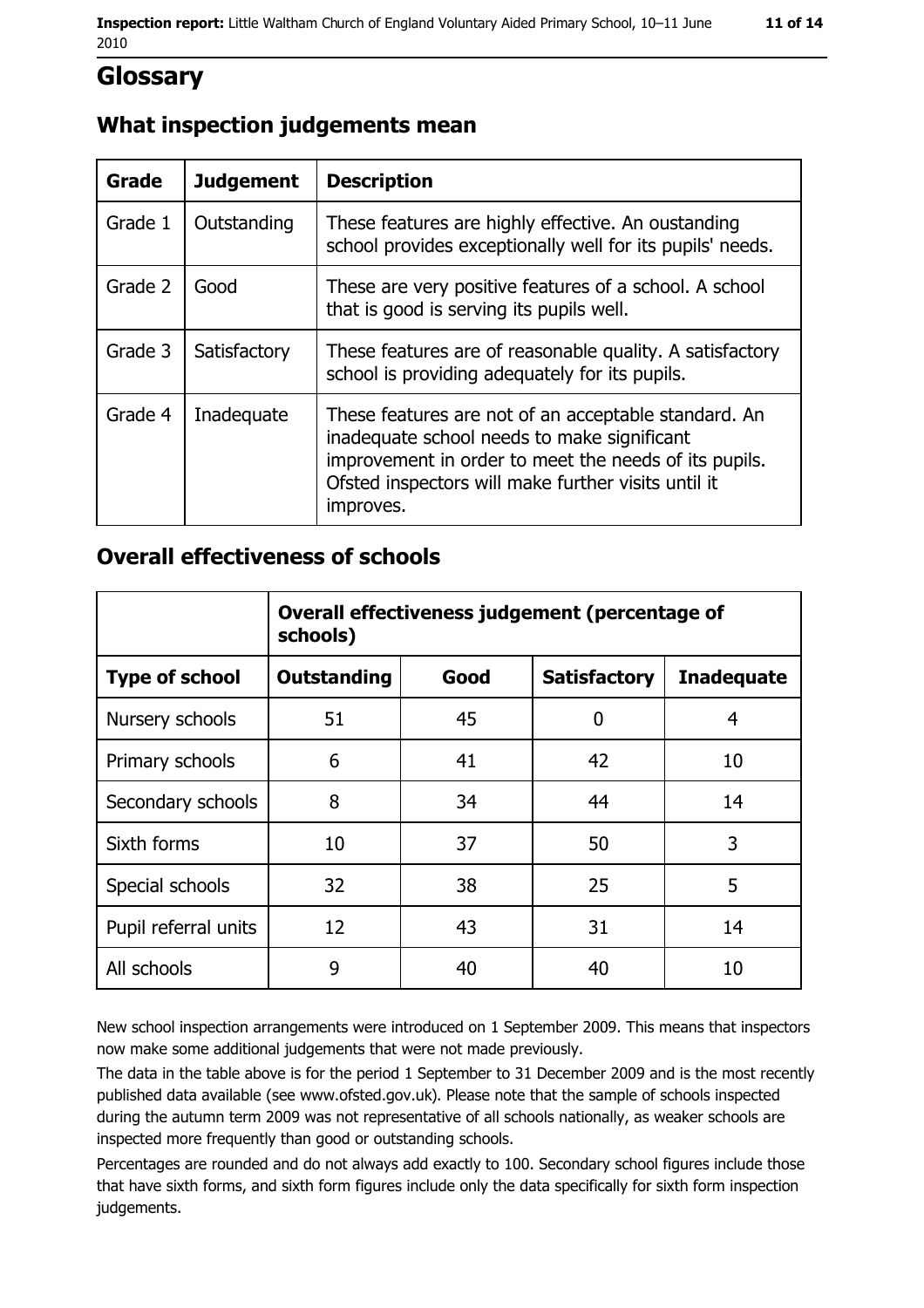## **Common terminology used by inspectors**

| Achievement:                  | the progress and success of a pupil in<br>their learning, development or training.                                                                                                                                                                                                                           |
|-------------------------------|--------------------------------------------------------------------------------------------------------------------------------------------------------------------------------------------------------------------------------------------------------------------------------------------------------------|
| Attainment:                   | the standard of the pupils' work shown by<br>test and examination results and in<br>lessons.                                                                                                                                                                                                                 |
| Capacity to improve:          | the proven ability of the school to<br>continue improving. Inspectors base this<br>judgement on what the school has<br>accomplished so far and on the quality of<br>its systems to maintain improvement.                                                                                                     |
| Leadership and management:    | the contribution of all the staff with<br>responsibilities, not just the headteacher,<br>to identifying priorities, directing and<br>motivating staff and running the school.                                                                                                                                |
| Learning:                     | how well pupils acquire knowledge,<br>develop their understanding, learn and<br>practise skills and are developing their<br>competence as learners.                                                                                                                                                          |
| <b>Overall effectiveness:</b> | inspectors form a judgement on a school's<br>overall effectiveness based on the findings<br>from their inspection of the school. The<br>following judgements, in particular,<br>influence what the overall effectiveness<br>judgement will be.                                                               |
|                               | The school's capacity for sustained<br>improvement.<br>Outcomes for individuals and groups<br>of pupils.<br>The quality of teaching.<br>The extent to which the curriculum<br>meets pupil's needs, including where<br>relevant, through partnerships.<br>The effectiveness of care, guidance<br>and support. |
| Progress:                     | the rate at which pupils are learning in<br>lessons and over longer periods of time. It<br>is often measured by comparing the<br>pupils' attainment at the end of a key<br>stage with their attainment when they<br>started.                                                                                 |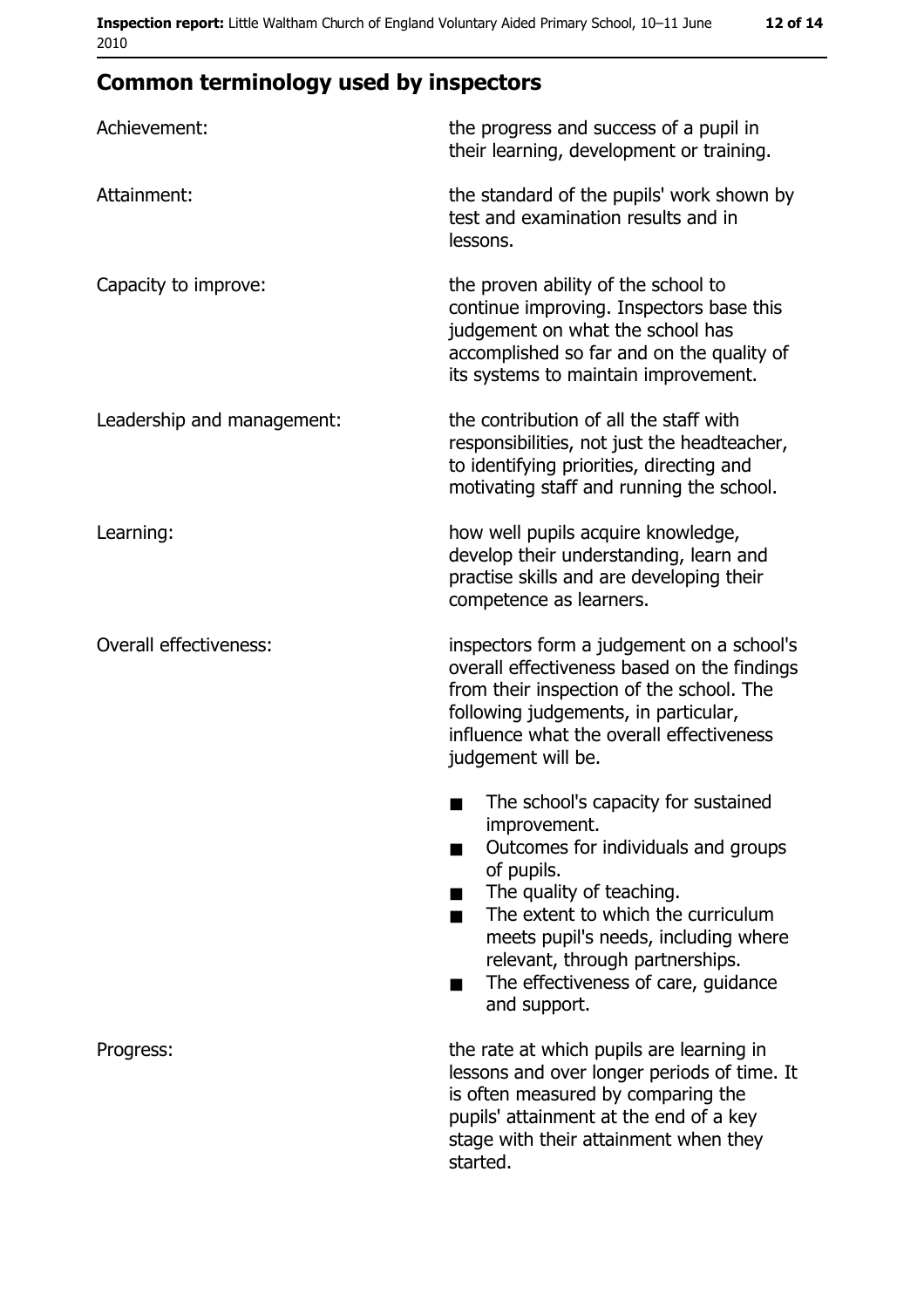#### This letter is provided for the school, parents and carers to share with their children. It describes Ofsted's main findings from the inspection of their school.



14 June 2010

**Dear Pupils** 

Inspection of Little Waltham Church of England Voluntary Aided Primary School, Chelmsford, CM3 3NY

Thank you for welcoming us to your school. I particularly want to thank the pupils who gave up their lunchtime to talk to us. You go to a satisfactory school and some things are especially good. Here are some of them:

The care and support the school gives you is impressive. You and your parents know that you are well looked after.

You behave well and have good attitudes to learning; as a result your relationships with staff are very good and your progress is improving.

You have a good understanding of how to keep safe, for example you spoke eloquently about fire and road safety.

You lead healthy lives and make a good contribution to your school community, for example through the work of the school council and playground buddies.

Your headteacher and senior staff work well with many organisations to help you to do even better.

Here are the main things we have asked the school to improve:

Make sure teachers always give you work that is hard enough, especially those of you are quick to learn.

Make sure all teachers tell you what you need to do to improve, both in class and in the comments they write on your work. You can help by asking if you are not sure.

Keep a closer check on the progress you make in lessons.

With best wishes

Yours sincerely

Nasim Butt

Lead inspector